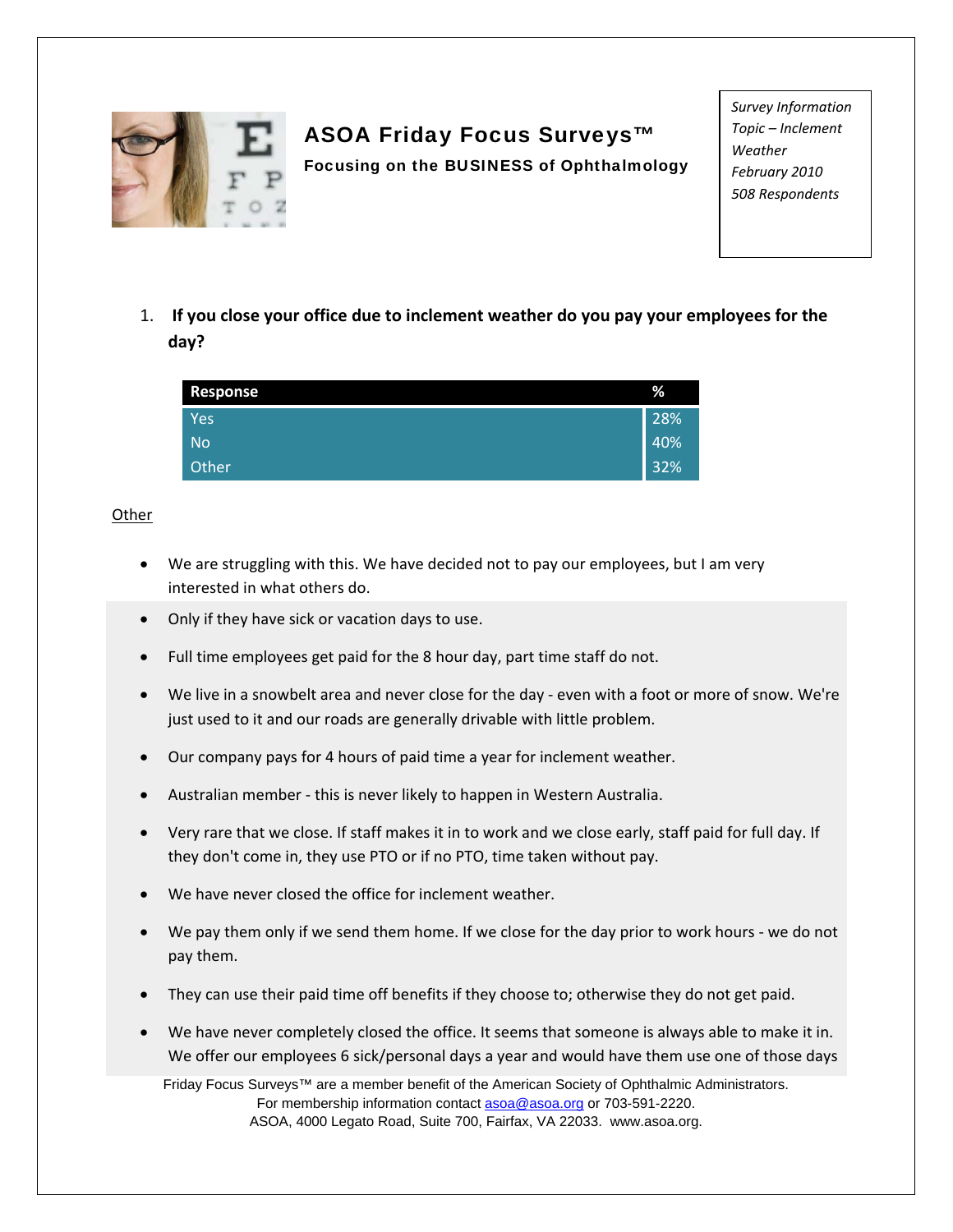if they couldn't make it in.

- From our handbook: When operations are officially closed due to emergency conditions, the time off from work will be paid at the discretion of Dr.
- Level III snow emergency will pay employees if declared in the county, city, state where they live or work. Level I or II They must use sick or personal time
- One day ‐ yes more extended outage ‐ no
- 1/2 salary.
- Depends on the severity and how long we have worked the day. If we close with no patients, we allow PTO to be offered. If people arrive late and leave early, we follow the clock hours worked, allow PTO for differences up to 40hrs. If very severe weather and they attempted to come in, arrived and left when we closed, we may pay a large portion of the day...as administrative discretion.
- It never happened ‐ except when we had the earthquake ‐ and I wasn't working there. AND, the doctor doesn't remember. Good question. Thanks for this extra box to explain.
- We did this last time on a Friday because we decided ahead of time to so and it was only 4 hours. Normally, they take vacation or personal day pay for closed due to weather.
- No, if office closed for next day. Yes, if employees showed for work, then office closed later in day.
- We don't close. If the employees take off they use vacation.
- It's never come up. We don't have a policy.
- Not sure.
- We don't close
- Living in California we have been lucky as we have never had such bad weather conditions!
- We do not close unless the officials actually close the roads due to a state of emergency, in which case we would pay employees and send them home.
- We pay the employee if he/she comes to work prior to our closing the clinic; otherwise it is considered a no pay day.
- We have never closed the office due to inclement weather.

Friday Focus Surveys™ are a member benefit of the American Society of Ophthalmic Administrators. For membership information contact asoa@asoa.org or 703-591-2220. ASOA, 4000 Legato Road, Suite 700, Fairfax, VA 22033. www.asoa.org.